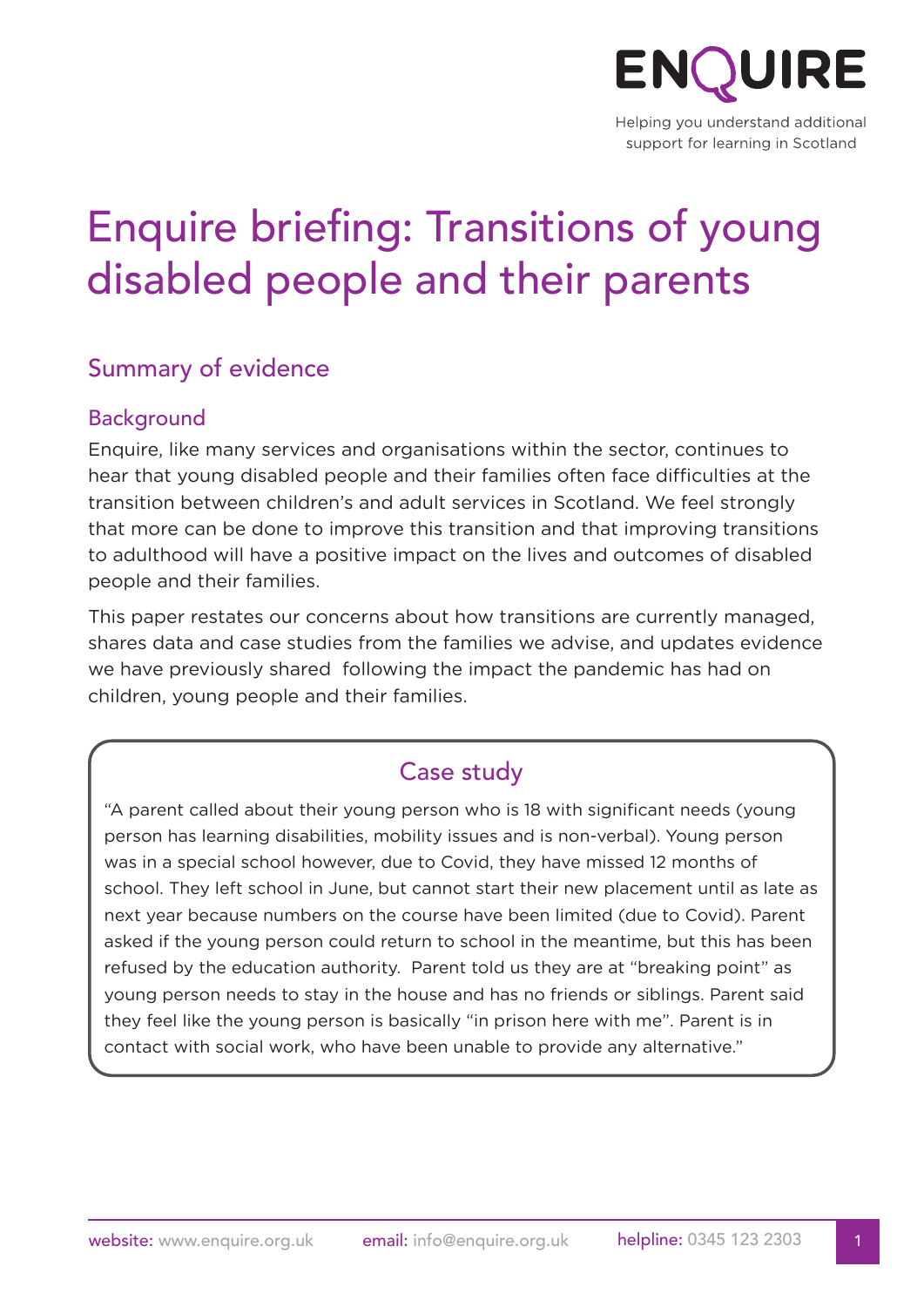#### About Enquire

Enquire provides advice and information about additional support for learning in Scotland, helping schools and families work together to ensure children get the right support. Enquire is also a partner in the My Rights, My Say support service, which is the national service that supports children aged 12-15 with additional support needs to exercise their rights to be involved in decisions about their support in school.

In the last year Enquire's helpline team has provided advice to over 1,550 parents, carers and professionals supporting children and young people about additional support for learning via our phone, webchat and email helpline services. Although the definition of additional support for learning is broader than disability, a significant proportion of our enquiries concern children who are disabled and therefore covered by this proposed Bill.<sup>1</sup>

## Case study

"Professional calling for advice about a parent they are supporting who has a young person (16) with epilepsy and is in the process of being assessed for autism. School had presumed young person would be leaving at end of S4, but they hadn't actually asked them. The school were then shocked the young person wanted to stay on. School have removed support – stating "they can't support pupils who have turned 16" – so the young person is struggling and feels the school don't want them there."

#### What we hear from families about transitions to adulthood

20% of the enquirers we spoke to in the last year raised issues around transitions and 5% specifically raised issues about post-school transitions.<sup>2</sup> For those enquirers concerned about post-school transitions the top eight issues raised were:

The impact of the pandemic on learning/support<sup>3</sup> (40%)

<sup>3</sup> Recorded on our database as "Coronavirus.

<sup>1</sup> Between October 2020 and October 2021, the most frequent reasons given by helpline users for the child they were calling about needing additional support were: 48% Autism, 14% mental ill-health, 14% ADHD/ADD.

<sup>&</sup>lt;sup>2</sup>78 enquiries were specifically around post school transitions. We also record other types of transitions (transitions – nursery to primary and transitions primary to secondary). In total 327 of our enquiries cover transitions making up 20% of our calls. Although these do not specifically deal with this issue, they give our team further insight into the types of challenges transitions can lead to for disabled children and their families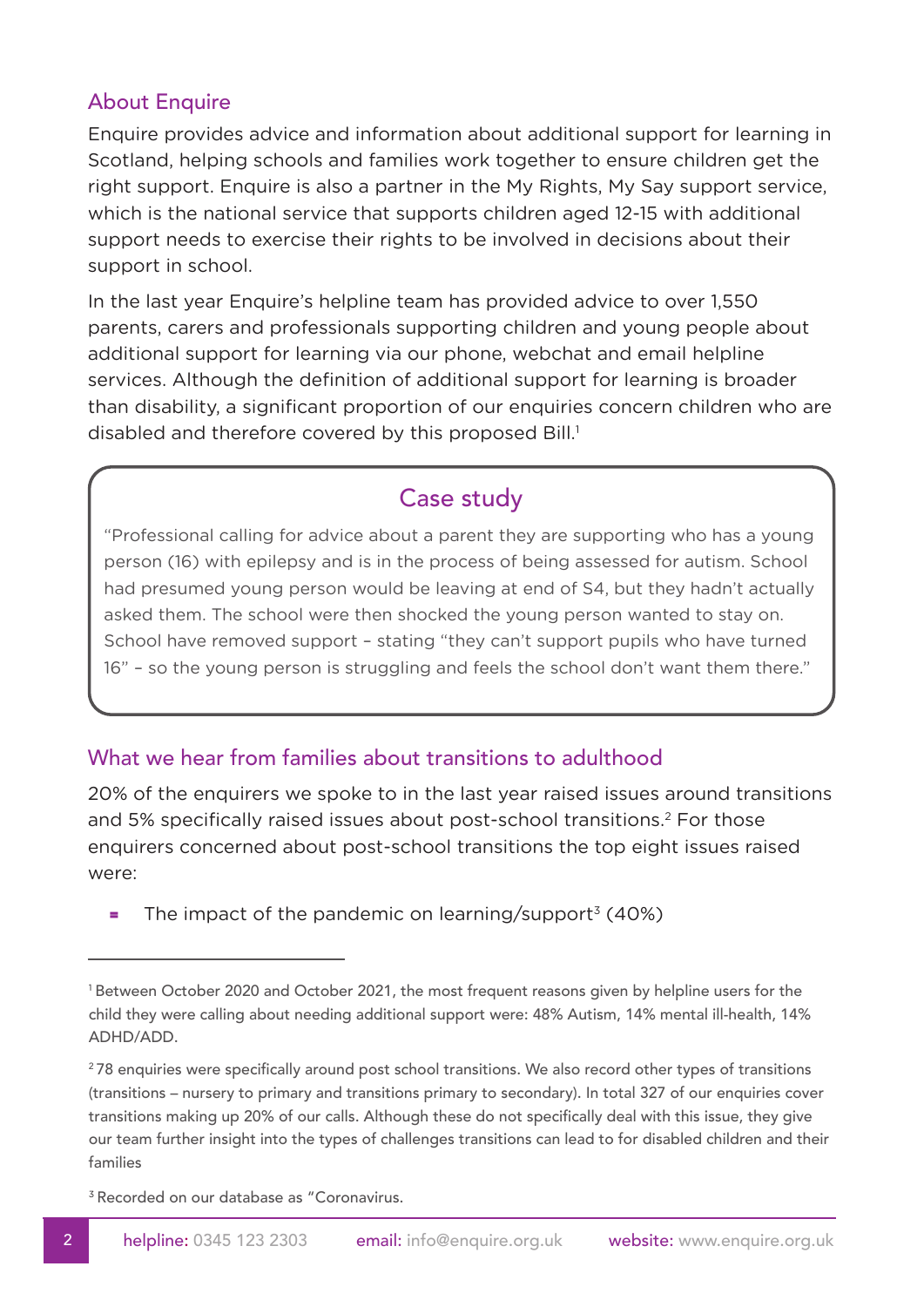- $=$  Post-16 options (23%)
- = Communication from professionals (23%)
- = Out of school education provision (22%)
- = Support level of support (21%)
- = Support lack of understanding of additional support needs (19%)
- = Relationship difficulties with school/ education authority (19%)
- $=$  Deferral/ repeating a year (19%)

## Case study

"Parent calling about their young person who is due to leave school this year. There is nowhere for their young person to continue their education – as provision for life skills courses at college have been cut due to covid. Parent wondering if young person can repeat S6 in the mainstream base they are attending – this has been suggested by the school and other professionals "off the record".

Within these issues we heard about:

- = Lack of planning for transitions
- = Communication difficulties and confusion over rights of young people and families
- = Support that had been agreed not being delivered
- = Lack of appropriate services for young people to move
- = Families/ young people wanting an additional year at school

## Case study

"Young person (aged 16) was expecting to go to college this year, but transition was interrupted by coronavirus. The college felt they were not sufficiently prepared to attend college, but the school have said they will need to leave school now. If not allowed to return to school or go to college, parent fears young person will have no prospects."